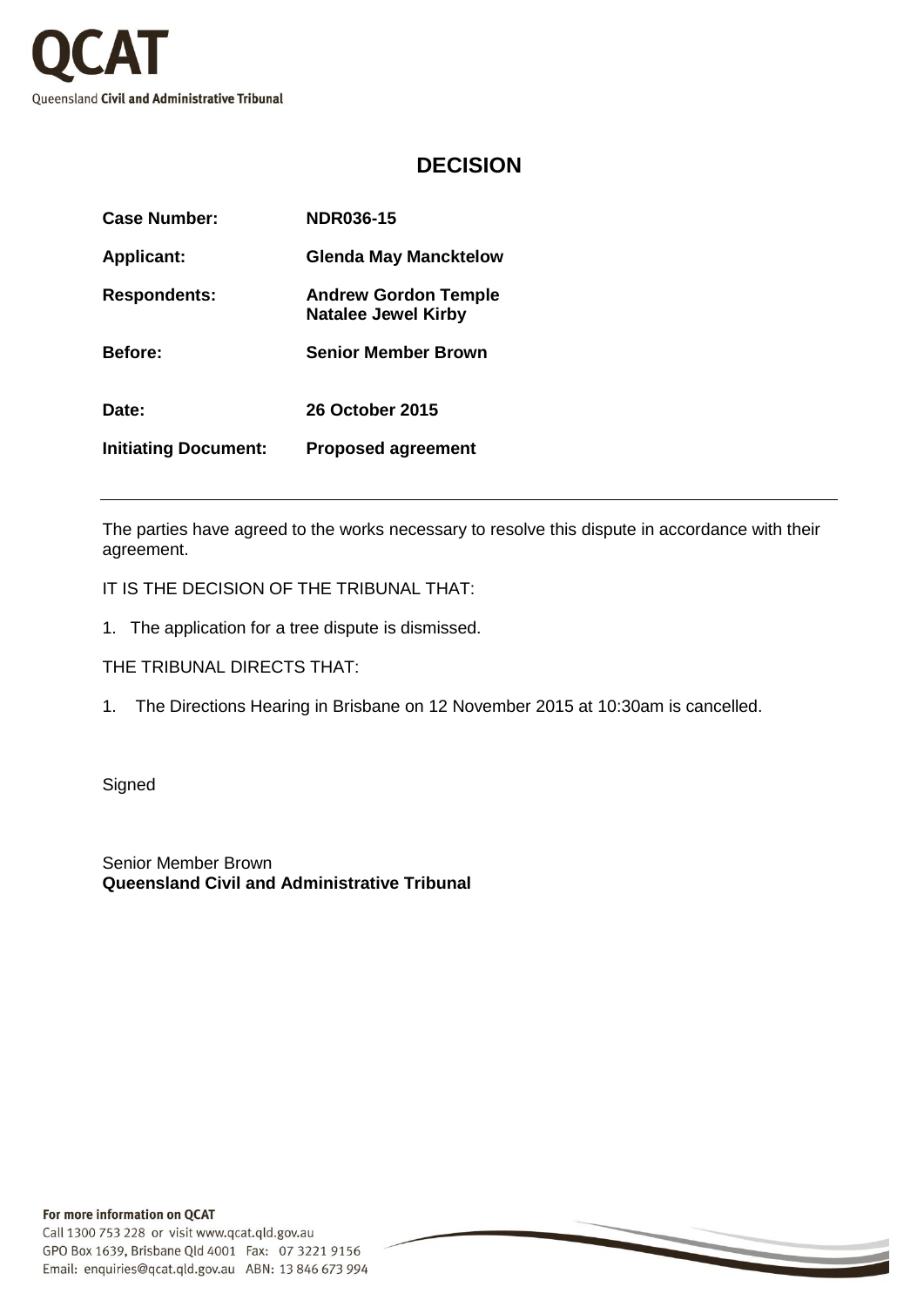

## **AGREEMENT**

| Case Number:        | <b>NDR036-15</b>                                          |
|---------------------|-----------------------------------------------------------|
| <b>Applicant:</b>   | <b>Glenda May Mancktelow</b>                              |
| <b>Respondents:</b> | <b>Andrew Gordon Temple</b><br><b>Natalee Jewel Kirby</b> |
| <b>Before:</b>      | <b>Senior Member Brown</b>                                |
| Date:               | 26 October 2015                                           |

THE PARTIES AGREE THAT:

- 1. The registered owner of the lot at 41 Latchford Street PIMLICO QLD 4812 ("the Tree-Keeper") arrange to have the following works carried out on the tree/s the subject of the dispute ("the Works"):
	- a) The *Bambusa textiles* var. *gracilis* is to be removed from 43 Latchford Street, Pimlico (the neighbour's land). The entire clump and associated stems on the neighbour's land and under the fence and extending 150mm back onto the tree keepers' land is to be physically removed. This includes the resultant fibrous root of the bamboo. Soil is to be reinstated back into the area from where the clump and fibrous root of the bamboo has been removed from. The neighbour's land is to be left in a clean manner and as it would have been prior to the encroachment of the bamboo;
	- b) Installation of a root barrier along the fence line, 150mm onto the tree keepers' land. This will retain the clump onto the tree keepers' land without the potential of encroachment onto the neighbour's land;
	- c) The root barrier is to be of industry standard with a width of 600mm. The barrier is to be installed by trenching along the fence line within the tree keepers' land and 150mm from the common boundary with the neighbour's land and installed with a 75mm section above ground level. The barrier is to extend across the current 15 metres of bamboo plantings and extend an additional 3 metres on either side of the end clumps.
	- d) The *Bambusa textiles* var. *gracilis* is to be reduced in height by 2 metres or maintained at approximately 4 metres in height from ground and is be regularly maintained at this height. Pruning works will also include the removal of stems which are on a lean towards the neighbour's land;
	- e) Permission is to be sought from the neighbour as access will be required to undertake the removal of the encroaching plantings onto the neighbour's property;